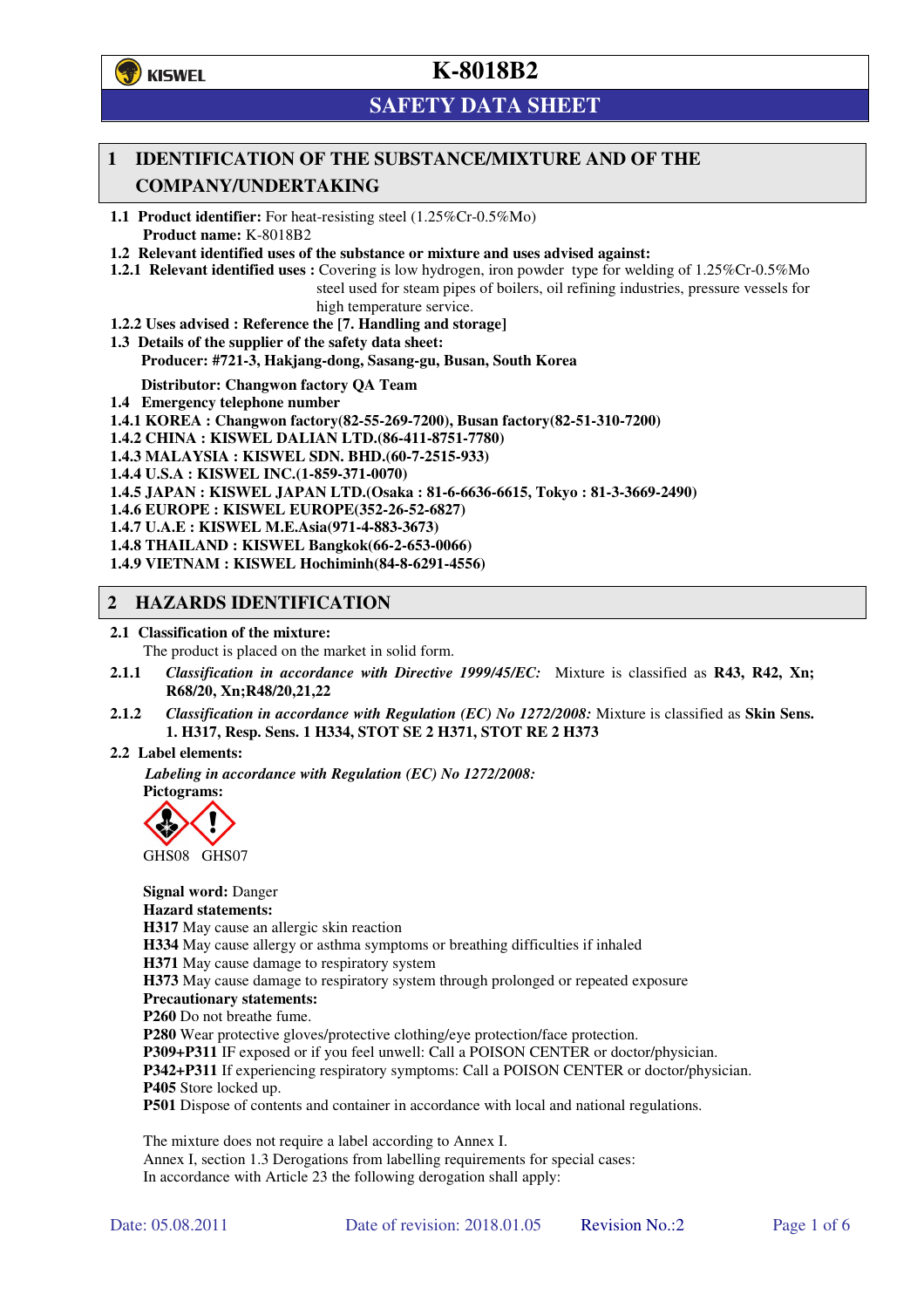

## **SAFETY DATA SHEET**

Metals in massive form, alloys, mixtures containing polymers and mixtures containing elastomers do not require a label according to this Annex, if they do not present a hazard to human health by inhalation, ingestion or contact with skin or to the aquatic environment in the form in which they are placed on the market, although classified as hazardous in accordance with the criteria of this Annex.

#### **On the other hand, we want to offer classification and label of welding fume for workers.**

**2.3 Other hazards:** No data available.

### **3 COMPOSITION/INFORMATION ON INGREDIENTS**

**3.1 Substances:** No data available.

**3.2 Mixtures:** The mixture contains dangerous substances:

|                                |           |                                    | <b>Classification</b>                         |                                                          |                                 |                                     |                                  |             |
|--------------------------------|-----------|------------------------------------|-----------------------------------------------|----------------------------------------------------------|---------------------------------|-------------------------------------|----------------------------------|-------------|
| <b>Substance name</b>          | EC No.    | Registr.<br>$\mathbf{n}\mathbf{o}$ | 67/548/EEC                                    | <b>Hazard Class</b><br>and<br><b>Category</b><br>Code(s) | <b>Hazard</b><br>state-<br>ment | Pictogram/<br><b>Signal</b><br>word | Conc.<br>$(\%)$<br><b>Volume</b> | <b>Note</b> |
| <sup>1</sup> Ferro Silicon     |           | ۰                                  |                                               |                                                          | -                               |                                     | $1.0 - 5.0$                      |             |
| <sup>1</sup> Calcium fluoride  | 232-188-7 | ٠                                  |                                               |                                                          | ۰                               |                                     | $3.0 - 7.0$                      |             |
| $1/2$ Limestone                | 215-279-6 | $\blacksquare$                     | $\blacksquare$                                |                                                          | -                               |                                     | $8.0 - 12.0$                     |             |
| $2,3$ Chromium                 | 231-157-5 |                                    | R43<br>R42                                    | Skin Sens. 1<br>Resp. Sens. 1                            | H317<br>H334                    | Danger                              | $0.1 - 1.0$                      |             |
| $1,2$ Mica                     |           | $\blacksquare$                     | ٠                                             |                                                          |                                 |                                     | $0.1 - 1.0$                      |             |
| <sup>2,3</sup> Titaniumdioxide | 236-675-5 | $\overline{\phantom{a}}$           | Xi; R36<br>Xi; R37<br>T; R48/23               | Eye Irrit. 2<br>STOT SE <sub>3</sub><br><b>STOT RE1</b>  | H319<br>H335<br>H372            | Danger                              | $1.0 - 3.0$                      |             |
| <sup>1</sup> Sodium silicate   | 239-981-7 |                                    |                                               |                                                          |                                 |                                     | $1.0 - 5.0$                      |             |
| $2,3$ Iron                     | 231-096-4 |                                    | Xn;<br>R68/20/21/22<br>$Xn$ :<br>R68/20/21/22 | STOT SE <sub>2</sub><br><b>STOT RE2</b>                  | H371<br>H373                    | Warning                             | $68.0 - 72.0$                    |             |

<sup>1</sup>Substance is not classified in terms of Regulation (EC) No. 1272/2008 Annex VI.

<sup>2</sup>Substance with workplace exposure limits.

\* See all the hazard statements in chapter 16.

# **4 FIRST AID MEASURES**

#### **4.1 Description of first aid measures:**

**In case of respiratory exposure**: Remove to fresh air and keep at rest. If breathing is difficult or has stopped, administer artificial respiration as necessary. Seek medical attention.

**In case of skin contamination**: Wash contaminated area thoroughly with soap and water. Remove and wash contaminated clothing. If a persistent rash or irritation occurs, seek medical attention.

 **In case of intrusion into eye**: Immediately flush eyes with large amounts of running water for at least 15 minutes, lifting the upper and lower eyelids. Get medical attention.

**In case of oral intake**: Ingestion is considered unlikely due to product form. However, if swallowed do not induce vomiting. Seek medical attention. Advice to doctor: treat symptomatically.

- **4.2 Most important symptoms and effects, both acute and delayed:** No data available.
- **4.3 Indication of any immediate medical attention and special treatment needed:** No data available.

### **5 FIREFIGHTING MEASURES**

**5.1 Extinguishing media:**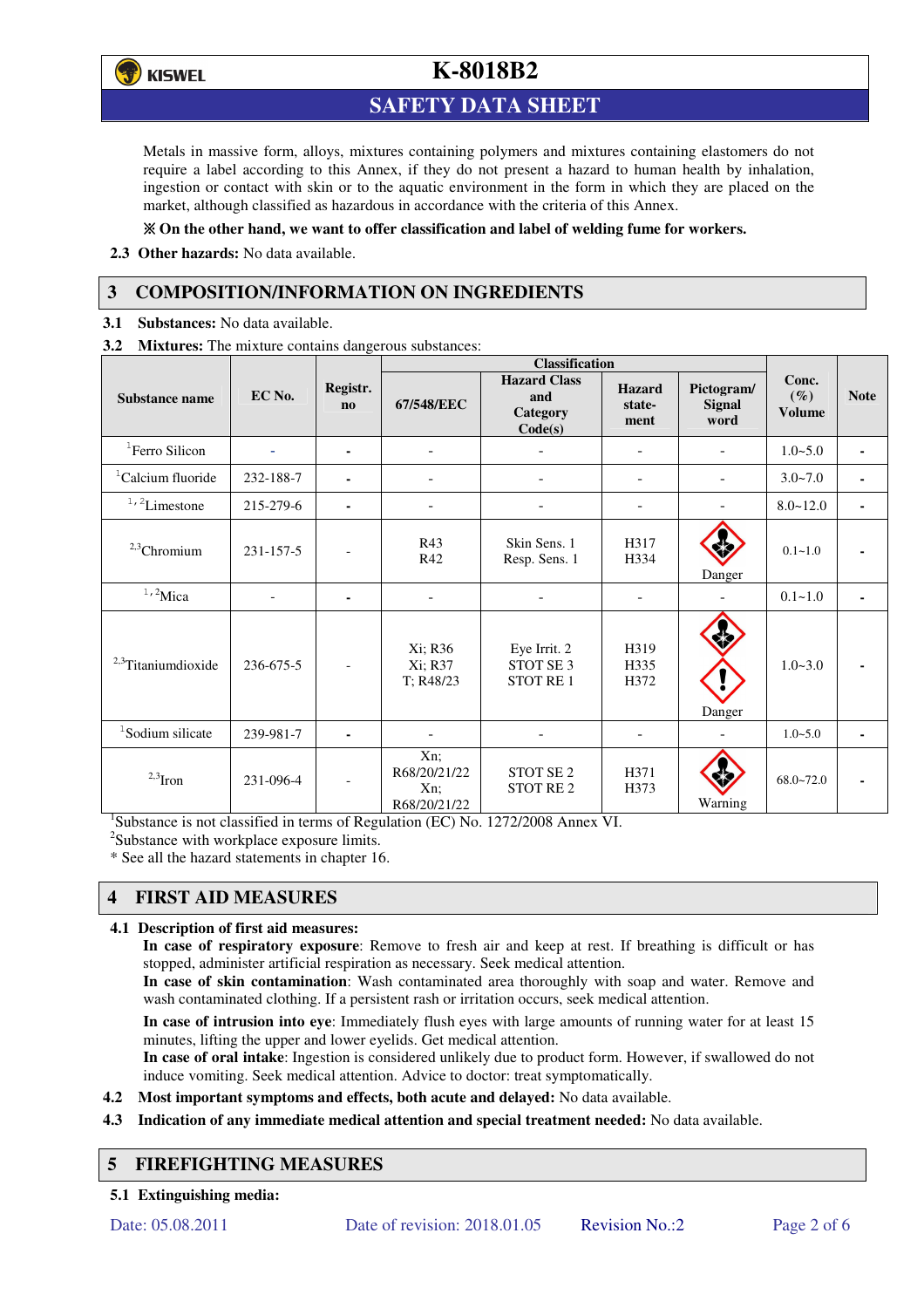

**SAFETY DATA SHEET** 

**Suitable extinguishing media:** Carbon dioxide, dry chemical, water spray. Use extinguishing media appropriate for surrounding fire.

**Unsuitable extinguishing media:** No data available.

- **5.2 Special hazards arising from the substance or mixture:** Fire may produce irritating or poisonous gases.
- **5.3 Advice for firefighters:** In the event of a fire, wear self-contained breathing apparatus and protective clothing.

#### **6 ACCIDENTAL RELEASE MEASURES**

**6.1 Personal precautions, protective equipment and emergency procedures:** 

**For non-emergency personnel:** Wear appropriate personal protective equipment as specified in Section 8. Ensure adequate ventilation**.** 

**For emergency responders:** No data available.

**6.2 Environmental precautions:** Avoid dispersal of spilled material and contact with soil, ground and surface water, drains and sewers.

**Methods and material for containment and cleaning up:** Take up mechanically. Collect the material in labeled containers and dispose of according to local and regional authority requirements.

**6.3 Reference to other sections:** See Section 7 for information on safe handling. See Section 8 for information on personal protection equipment. See Section 13 for disposal information.

### **7 HANDLING AND STORAGE**

- **7.1 Precautions for safe handling:** Welding may produce fumes and gases hazardous to health. Avoid breathing these fumes and gases. Use adequate ventilation. Keep away from sources of ignition. Avoid contact with skin, eyes and clothing. Do not eat, drink and smoke in work areas.
- **7.2 Conditions for safe storage, including any incompatibilities**: Store in cool, dry and well-ventilated place. Keep away from incompatible materials. Keep away from heat and open flame.
- **7.3 Specific end use(s):** No data available.

#### **8 EXPOSURE CONTROLS/PERSONAL PROTECTION**

**8.1 Control parameters:** Exposure limits were not established for this product.

Workplace exposure limits for substances contained in the mixture are listed in *EH40/2005* Workplace exposure limits:

|                             |                   | Workplace exposure limit                                        |                   |                                                                                  |             |                 |  |
|-----------------------------|-------------------|-----------------------------------------------------------------|-------------------|----------------------------------------------------------------------------------|-------------|-----------------|--|
|                             |                   | Long-term<br>exposure limit<br>(8-hour TWA<br>reference period) |                   | <b>Short-term</b><br>exposure limit<br>$(15\text{-minute})$<br>reference period) |             | <b>Comments</b> |  |
| <b>Substance</b>            | <b>CAS</b> number |                                                                 |                   |                                                                                  |             |                 |  |
|                             |                   |                                                                 |                   |                                                                                  |             |                 |  |
|                             |                   |                                                                 |                   |                                                                                  |             |                 |  |
|                             |                   | ppm                                                             | mg.m <sup>3</sup> |                                                                                  | ppm $mg.m3$ |                 |  |
| Chromium                    | 7440-47-3         | $\overline{\phantom{a}}$                                        | 0.5               |                                                                                  |             |                 |  |
| Limestone/Calcium carbonate | 1317-65-3         |                                                                 |                   |                                                                                  |             |                 |  |
| Total inhalable             |                   |                                                                 | 10                |                                                                                  |             |                 |  |
| Respirable                  |                   |                                                                 | 4                 |                                                                                  |             |                 |  |
| Mica                        | 12001-26-2        |                                                                 |                   |                                                                                  |             |                 |  |
| Total inhalable             |                   | ٠                                                               | 10                |                                                                                  |             |                 |  |
| respirable                  |                   | $\overline{\phantom{0}}$                                        | 0.8               | -                                                                                |             |                 |  |
| Titanium dioxide            |                   |                                                                 |                   |                                                                                  |             |                 |  |
| Total inhalable             | 13463-67-7        |                                                                 | 10                |                                                                                  |             |                 |  |
| resirable                   |                   |                                                                 | 4                 | ۰                                                                                |             |                 |  |
| Iron oxide, fume (as Fe)    | 1309-37-1         | ۰                                                               | 5                 |                                                                                  | 10          |                 |  |

\*A skin notation assigned to the OEL identifies the possibility of significant uptake through the skin.

**8.2 Exposure controls:** Do not eat, drink and smoke. Immediately remove all contaminated clothing. Wash hands before breaks and at the end of work.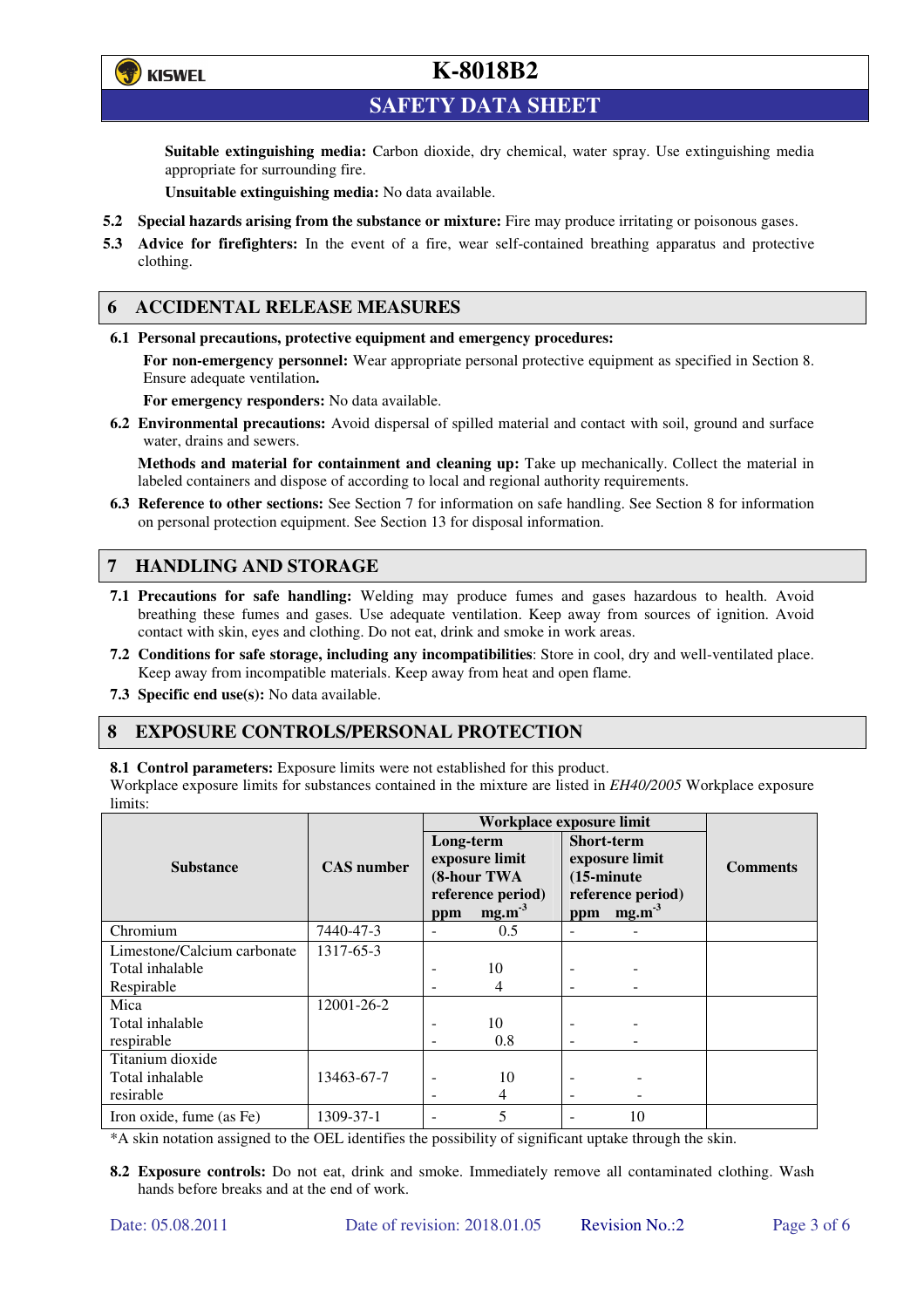## **SAFETY DATA SHEET**

- **8.2.1 Appropriate engineering controls:** Use local exhaust ventilation during all welding operations.
- **8.2.2 Individual protection measures, such as personal protective equipment:**
- **8.2.2.1 Eye/face protection:** Always wear eye protection during welding operations, helmet and/or face shield with filter lens.
- **8.2.2.2 Skin protection:**

**Hand protection:** Wear appropriate protective (welding) gloves during welding.

**Other:** Wear appropriate protective clothing and boots.

- **8.2.2.3 Respiratory protection:** If ventilation is insufficient, use appropriate respirator or self-contained breathing apparatus.
- **8.2.2.4 Thermal hazards:** No data available.
- **8.2.3 Environmental exposure controls:** Do not allow to enter sewers, surface and ground water.

### **9 PHYSICAL AND CHEMICAL PROPERTIES**

**9.1 Information on basic physical and chemical properties:** 

| Appearance:                                          | solid (metal rod)        |
|------------------------------------------------------|--------------------------|
| Odour:                                               |                          |
| <b>Odour threshold:</b>                              |                          |
| pH:                                                  |                          |
| <b>Melting point/freezing point:</b>                 | ۰                        |
| Initial boiling point and boiling range:             | $\overline{\phantom{0}}$ |
| <b>Flash point:</b>                                  |                          |
| <b>Evaporation rate:</b>                             |                          |
| Flammability (solid, gas):                           | ÷                        |
| <b>Upper/lower flammability or explosive limits:</b> | $\blacksquare$           |
| Vapour pressure:                                     | $\overline{\phantom{0}}$ |
| Vapour density:                                      |                          |
| <b>Relative density:</b>                             |                          |
| Solubility(ies):                                     |                          |
| Partition coefficient: n-octanol/water:              | -                        |
| <b>Auto-ignition temperature:</b>                    | $\overline{\phantom{0}}$ |
| <b>Decomposition temperature:</b>                    | ۰                        |
| <b>Viscosity:</b>                                    | ۰                        |
| <b>Explosive properties:</b>                         |                          |
| <b>Oxidising properties:</b>                         |                          |

**9.2 Other information:** No data available.

### **10 STABILITY AND REACTIVITY**

**10.1 Reactivity:** No data available.

- **10.2 Chemical stability:** The product is stable under normal conditions. When using it may produce dangerous fumes and gases.
- **10.3 Possibility of hazardous reactions:** No data available.
- **10.4 Conditions to avoid:** Avoid contact with incompatible materials.
- **10.5 Incompatible materials:** Acids, bases, oxidizing agents.

**10.6 Hazardous decomposition products:** Metal oxide fumes and gases are produced during welding.

#### **11 TOXICOLOGICAL INFORMATION**

#### **11.1 Information on toxicological effects:**

The mixture may cause an allergic skin reaction. It is suspected of causing cancer. It causes damage to organs through prolonged or repeated exposure.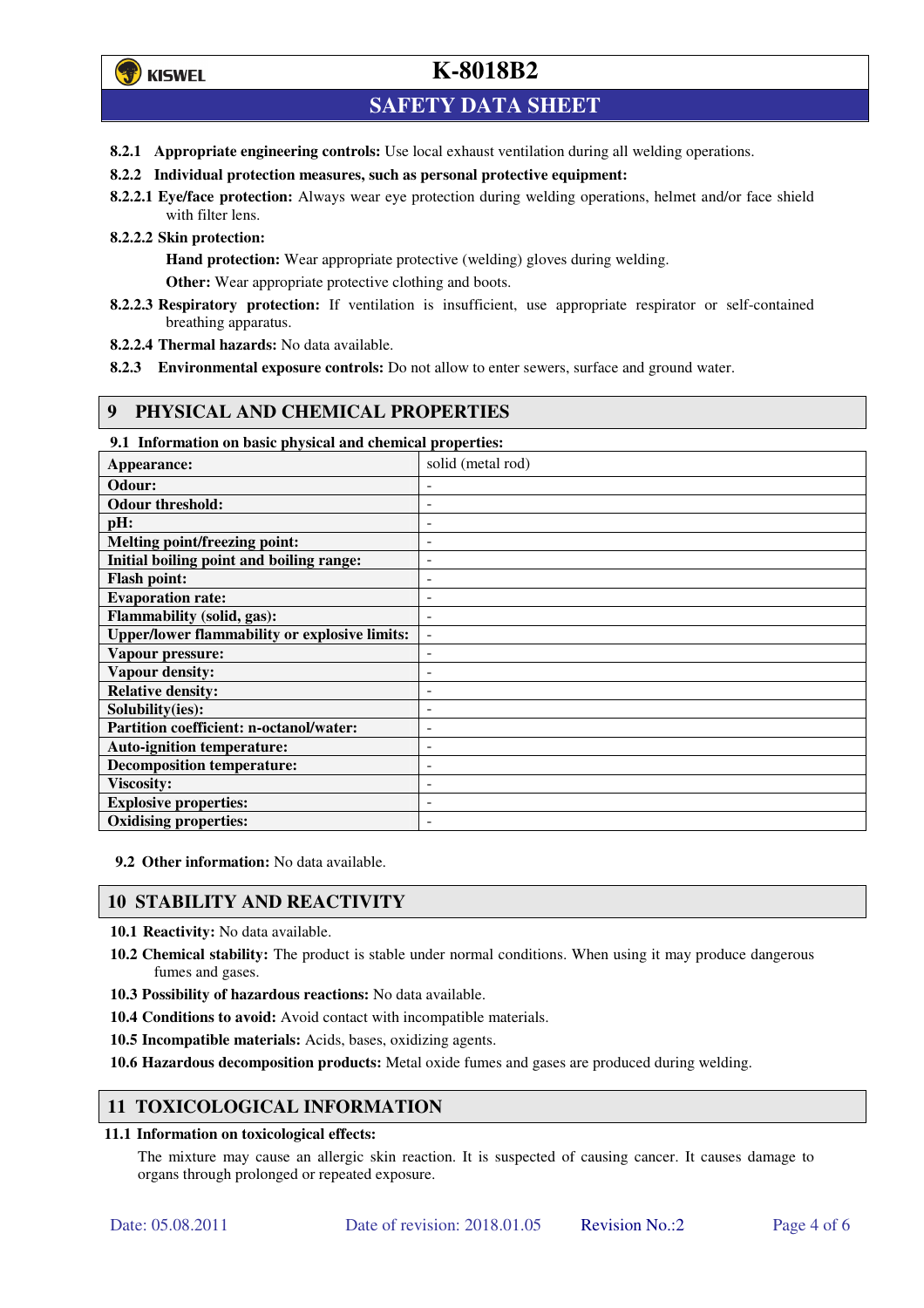

l

## **K-8018B2**

## **SAFETY DATA SHEET**

#### **12 ECOLOGICAL INFORMATION**

- **12.1 Toxicity:** No data available
- **12.2 Persistence and degradability:** No data available.
- **12.3 Bioaccumulative potential:** No data available.
- **12.4 Mobility in soil:** No data available.
- **12.5 Results of PBT and vPvB assessment:** No data available.
- **12.6 Other adverse effects:** No data available.

### **13 DISPOSAL CONSIDERATIONS**

**13.1 Waste treatment methods:** Dispose off in accordance with local and national regulations.

### **14 TRANSPORT INFORMATION**

**14.1 ADR/RID/ADN:** The mixture is not subject to international regulations on transport of dangerous goods.

| UN number:                            | $\overline{\phantom{a}}$ |
|---------------------------------------|--------------------------|
| UN proper shipping name:              | -                        |
| Transport hazard class(es):           | $\overline{\phantom{a}}$ |
| <b>Packing group:</b>                 | -                        |
| <b>Environmental hazards:</b>         | -                        |
| <b>Special precautions for user:</b>  | -                        |
| <b>Transport in bulk according to</b> |                          |
| Annex II of MARPOL73/78 and the       | $\overline{\phantom{a}}$ |
| <b>IBC</b> Code:                      |                          |

**14.2 IMDG:** The mixture is not subject to international regulations on transport of dangerous goods.

**14.3 ICAO/IATA:** The mixture is not subject to international regulations on transport of dangerous goods.

#### **15 REGULATORY INFORMATION**

#### **15.1 Safety, health and environmental regulations/legislation specific for the substance or mixture:**

- Corrigendum to Regulation (EC) No 1907/2006 of the European Parliament and of the Council of 18 December 2006 concerning the Registration, Evaluation, Authorization and Restriction of Chemicals (REACH), establishing a European Chemicals Agency, amending Directive 1999/45/EC and repealing Council Regulation (EEC) No 793/93 and Commission Regulation (EC) No 1488/94 as well as Council Directive 76/769/EEC and Commission Directives 91/155/EEC, 93/67/EEC, 93/105/EC and 2000/21/EC (OJ L 396, 30.12.2006);
- Corrigendum to Directive No 2006/121/EC of the European Parliament and of the Council of 18 December 2006 amending Council Directive 67/548/EEC on the approximation of laws, regulations and administrative provisions relating to the classification, packaging and labeling of dangerous substances in order to adapt it to Regulation (EC) No 1907/2006 concerning the Registration, Evaluation, Authorization and Restriction of Chemicals (REACH) and establishing a European Chemicals Agency (OJ L 396, 30.12.2006);
- Regulation (EC) No 1272/2008 of the European parliament and of the Council of 16 December 2008 on classification, labeling and packaging of substances and mixtures, amending and repealing Directives 67/548/EEC and 1999/45/EC, and amending Regulation (EC) No 1907/2006 (OJ L 353, 31.12. 2008).
- COMMISSION REGULATION (EC) No 790/2009 of 10 August 2009 amending, for the purposes of its adaptation to technical and scientific progress, Regulation (EC) No 1272/2008 of the European Parliament and of the Council on classification, labeling and packaging of substances and mixtures.